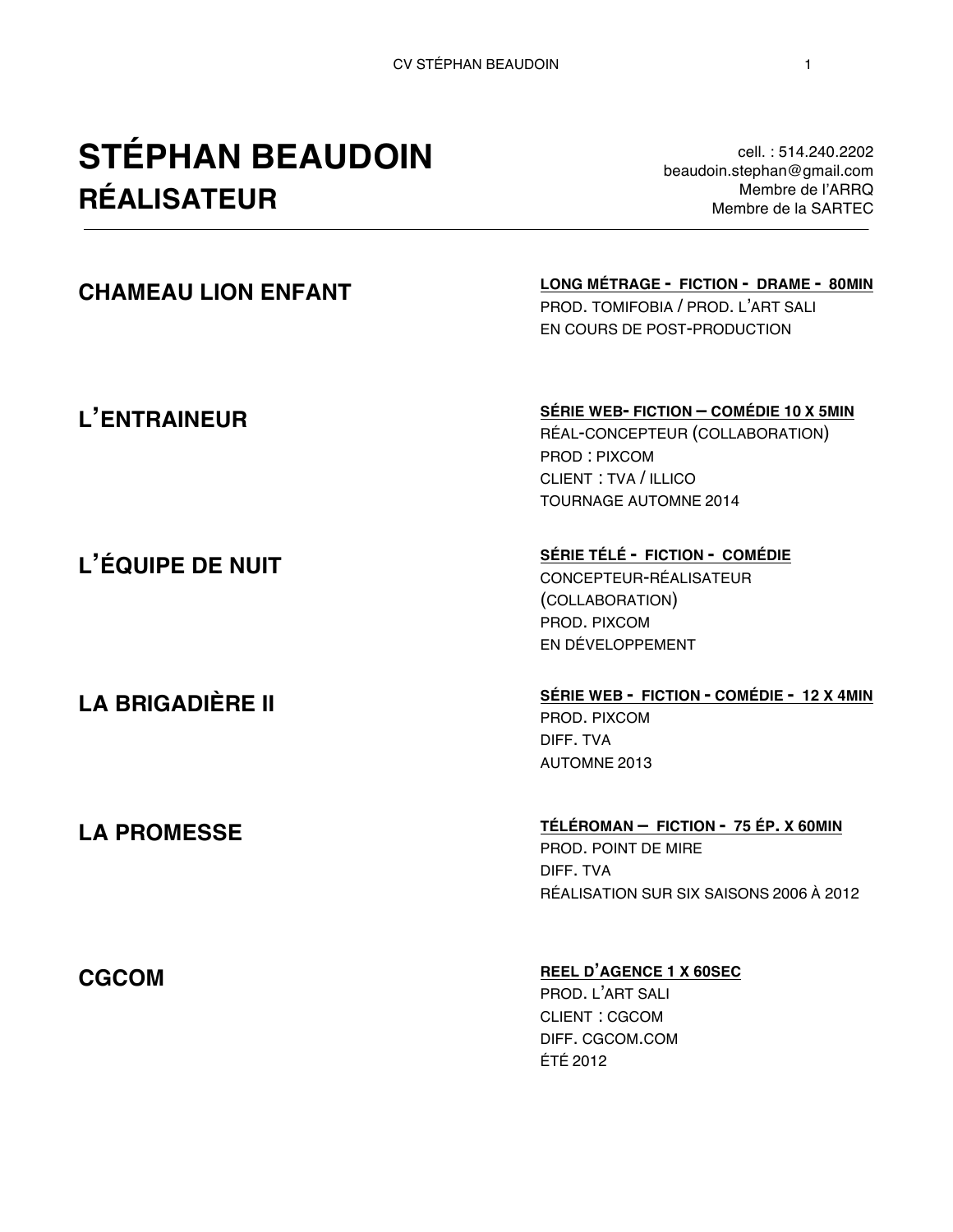## **CONSEIL DU TRÉSOR DE QUÉBEC**

**CAMPAGNE « CARRIÈRES »**

### **WEB – 4 X 3MIN**

PROD. L'ART SALI AGENCE : CGCOM CLIENT : GOUVERNEMENT DU QC DIFF. CARRIERES.GOUV.QC.CA PRINTRMPS 2012

**WEB – 14 X 2MIN** PROD. AVIVA COMMNICATION AGENCE : HUMAN EQUATION CLIENT : BANQUE NATIONALE DIFF. JECOMPRENDS.CA AUTOMNE 2011

PROD. TOXA AGENCE : TOXA CLIENT : URBANIA DIFF.URBANIA.CA/CANAUX/PINGPONGSTARS ÉTÉ-AUTOMNE 2009

**PUB TÉLÉ – 2 X 30SEC** PROD. 6IX DEGRÉS AGENCE : CGCOM CLIENT : THE NEURO / UNIVERSITÉ MCGILL PRINTRMPS 2009

## **INITIATION COURT MÉTRAGE – HORREUR - 24MIN**

PROD. INDÉPENDANTE DIFF. ARTV AUTOMNE 2008

**LA RENTRÉE TVA BANDES ANNONCES TÉLÉ – 4 X 30SEC**

PROD. POINT DE MIRE CLIENT : TVA DIFF. TVA AUTOMNE 2007

**MAUDITE PILOT TÉLÉSÉRIE – FICTION - 1 X 30MIN** PROD. INIS PRINTRMPS 2005

## **BANQUE NATIONALE**

**CAMPAGNE D'ÉDUCATION FINANCIÈRE**

## **PING PONG STARS** WEB – 4 X 5MIN

# **GREY MATTERS**

**CAMPAGNE DE SENSIBILISATION**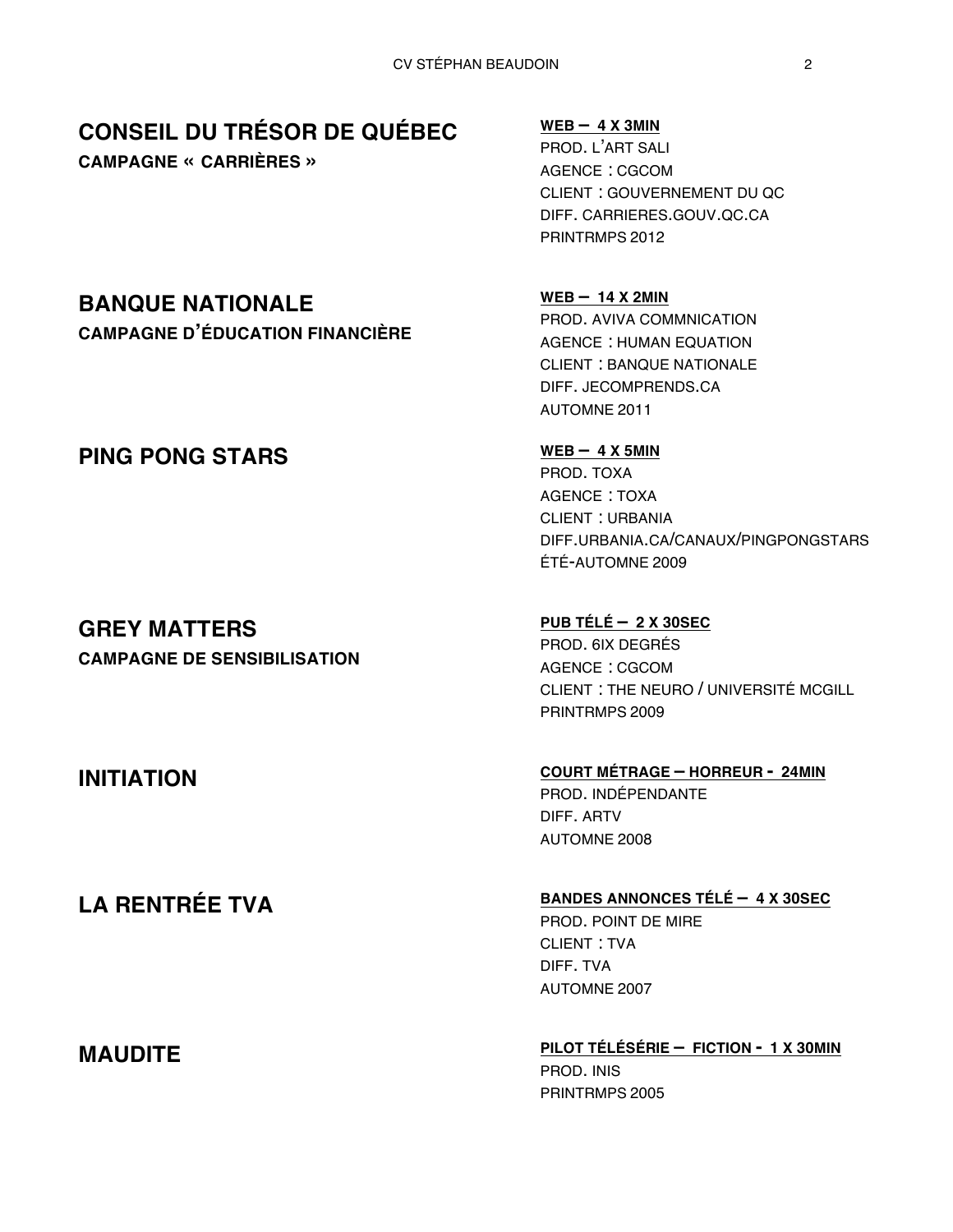| <b>LE VRAI JÉSUS</b>     | <b>PORTRAIT DOCUMENTAIRE - 1 X 13MIN</b><br>PROD. INIS / PROD. ESCAC (ESCOLA<br>SUPERIOR DE CINEMA I AUDIOVISUALS DE<br>CATALUNYA, BARCELONE)<br>PRINTEMPS 2005 |
|--------------------------|-----------------------------------------------------------------------------------------------------------------------------------------------------------------|
| <b>LE TÉLÉJOURNAL</b>    | REPORTAGES - 65 X 2MIN<br>PROD. RADIO-CANADA / RDI<br>DIFF. SRC / RDI<br>2004 - 2005                                                                            |
| <b>VITAVI</b>            | <b>COURT MÉTRAGE - FICTION - 7MIN</b><br>PROD. INDÉPENDANTE<br>DIFF. TÉLÉ-QUÉBEC<br><b>AUTOMNE 2002</b>                                                         |
| <b>JEUNESSE EXPLOITS</b> | MAGAZINE JEUNESSE - 10 X 30MIN<br>PROD. CANAL VOX<br>DIFF. CANAL VOX SHERBROOKE<br>1999-2000                                                                    |
| <u>≁</u>                 |                                                                                                                                                                 |

## *AUTRES EXPÉRIENCES*

**L'INSTITUT NATIONAL DE L'IMAGE ET DU SON (INIS)**

**RÉSEAU DE L'INFORMATION (RDI) ASSISTANT RÉALISATEUR**

**FORMATEUR** PROGRAMME TÉLÉ - RÉALISATION 2007 À AUJOURD'HUI

ÉMISSIONS D'INFORMATION VARIÉES 2003

SITES WEB CBC.CA / RADIO-CANADA.CA

2002

**CBC AFFILIATE PROGRAM RÉDACTEUR WEB BILINGUE**

*SCOLARITÉ ET FORMATION*

**ESCOLA SUPERIOR DE CINEMA I AUDIOVISUALS DE CATALUNYA (ESCAC) BARCELONE, ESPAGNE**

**STAGE EN RÉALISATION DOCUMENTAIRE** PRINTEMPS 2005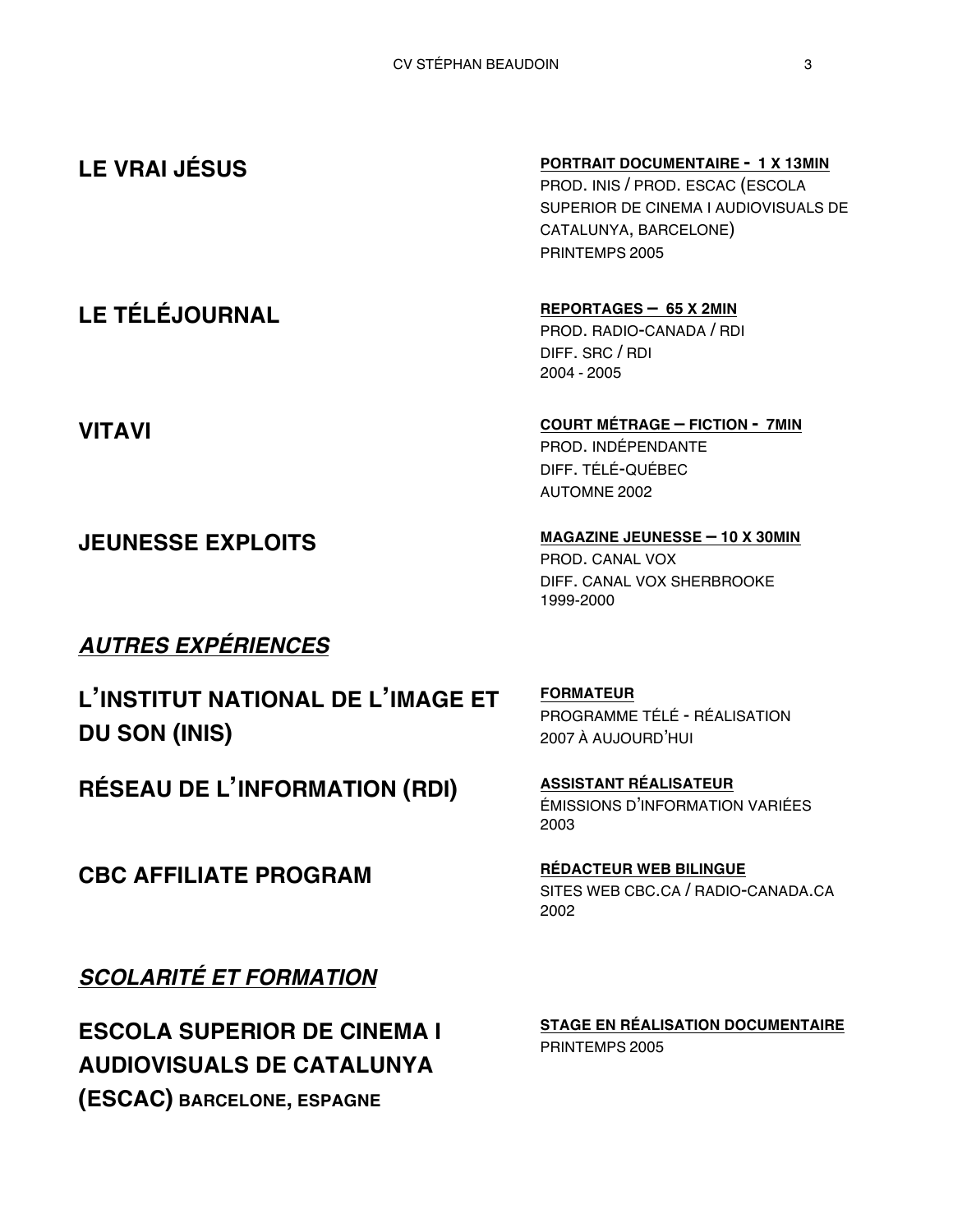**L'INSTITUT NATIONAL DE L'IMAGE ET DU SON (INIS) MONTRÉAL, QC**

# **UNIVERSITÉ DE SHERBROOKE**

**SHERBROOKE, QC**

## **CHAMPLAIN COLLEGE**

**LENNOXVILLE, QC**

## *MENTIONS, PRIX ET BOURSES*

**GALA DES PRIX GÉMEAUX <sup>3</sup> NOMINATIONS POUR MEILLEURE** 

**DIPLÔME EN RÉALISATION** 2004

**BACCALAURÉAT EN COMMUNICATIONS, RÉDACTION ET MULTIMÉDIA** 2000-2003

**DEC - BUSINESS ADMINISTRATION** 1998-2000

**RÉALISATION - LA PROMESSE** 2012, 2011, 2007

## **CASE AWARD**

**COUNCIL FOR ADVANCEMENT AND SUPPORT OF EDUCATION ÉTATS-UNIS**

**GOLD MEDAL FOR BEST NATIONAL COMMERCIAL SPOT** GREY MATTERS AD CAMPAIGN WWW.CASE.ORG ÉTÉ 2010

**BEST SHORT FILM BEST CINEMATOGRAPHY AUDIENCE CHOICE AWARD**

**BOURSE ACTIONS-JEUNESSE DÉCERNÉ PAR RADIO-CANADA ET LES CAISSES POPULAIRES DESJARDINS** PRINTEMPS 2005

**BOURSE CLAUDE-JUTRAS DÉCERNÉ PAR L'INIS DANS LE CADRE DU PROGRAMME PROJETS SPÉCIAUX** AUTOMNE 2004

> **MADISON HORROR FILM FESTIVAL – É-U INITIATION – COURT MÉTRAGE** HIVER 2009